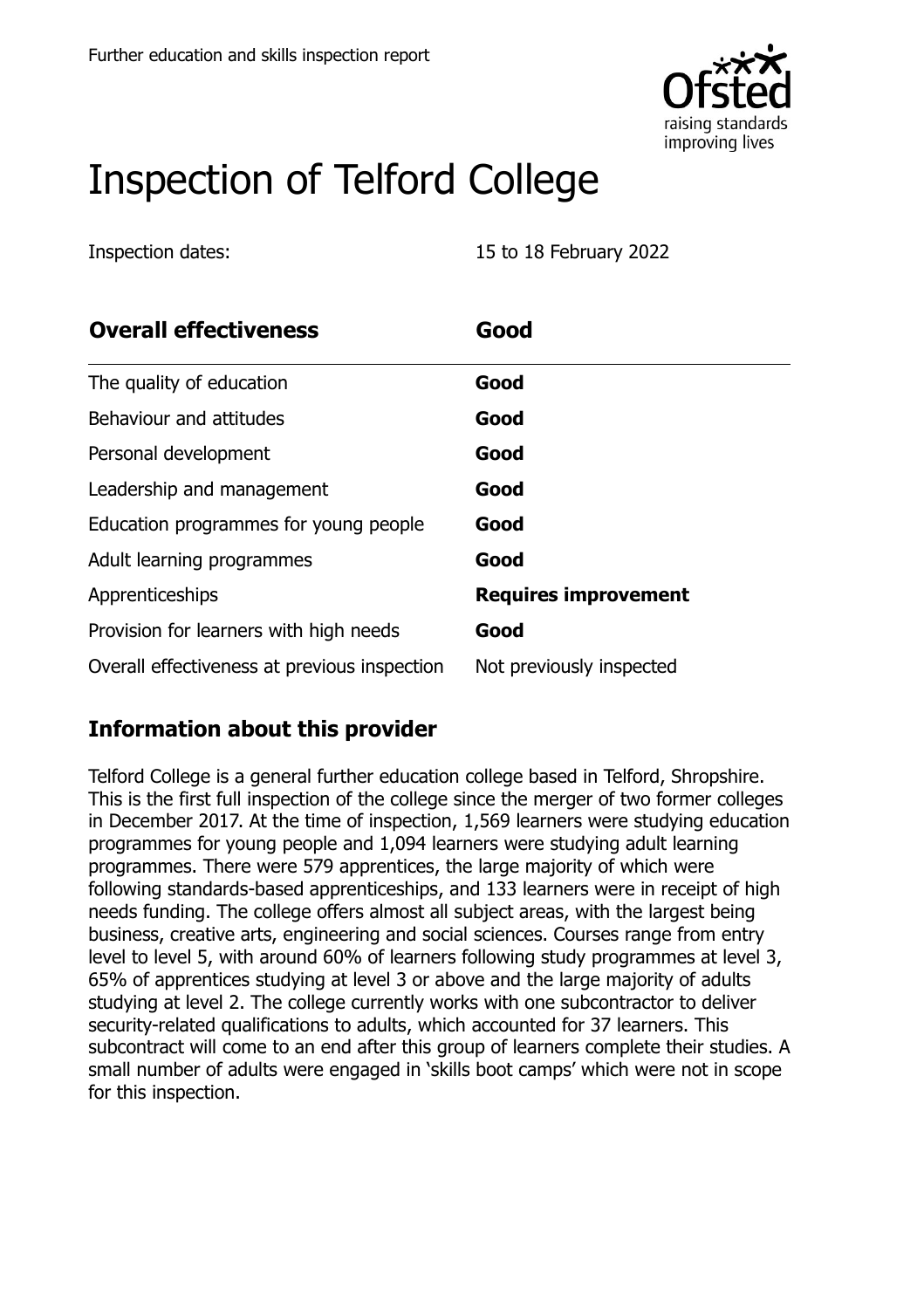

#### **What is it like to be a learner with this provider?**

Most students and apprentices display positive attitudes to their learning. They are proud to be a part of the college and are highly motivated to achieve. They highly value the teaching they receive and identify how teachers have high expectations, which encourages them to achieve. However, in a few cases, mostly in apprenticeships, they are less positive about their learning experience, and this is often reflected in poor attendance.

Staff create inclusive environments that meet the needs of learners. This is achieved by experienced teachers and support staff who take time to understand individual learners' needs. They use effective techniques and additional support mechanisms which support learners well in their learning.

Learners identify how their course helps them to develop their confidence and selfbelief through effective encouragement and support from college staff. As a result, learners develop their character, resilience and confidence. Learners discuss how they are developing skills that build confidence and feel prepared for their next steps. For example, learners on access to higher education courses discuss how they have gained enough confidence to share their own opinion and justify it in a group situation, which they would previously not have felt confident enough to do.

Leaders have developed effective arrangements with a local multi-academy trust to support learners to make successful transitions from school to the college. This extends to ensure that learners continue to be supported after joining the college, focusing on those learners most at risk of withdrawing from their studies. As a result, the number of these learners who withdraw after the transition has declined significantly.

Most learners achieve their qualifications and move on into further education or employment, and they can identify how their courses are helping to prepare them for the future. For example, the number of A-level students successfully progressing to university from the college has improved significantly over the last three years, and a consistently high number of students studying uniformed public service courses move into posts within the armed forces or the police.

Staff work effectively to develop learners' understanding of the importance of healthy relationships, including learners in receipt of high needs funding. Most learners demonstrate appropriate knowledge of topics related to sexual abuse, harassment and positive and healthy relationships. For example, learners talk with confidence about how they would keep themselves safe in relation to topics such as gangs and child sexual exploitation.

Learners feel safe. They value the security arrangements at the college and feel confident, should they have any concerns, that these would be promptly addressed. Visits from the local police force help students to understand better criminal exploitation of young people in the local area and to develop their understanding of the risks they may encounter.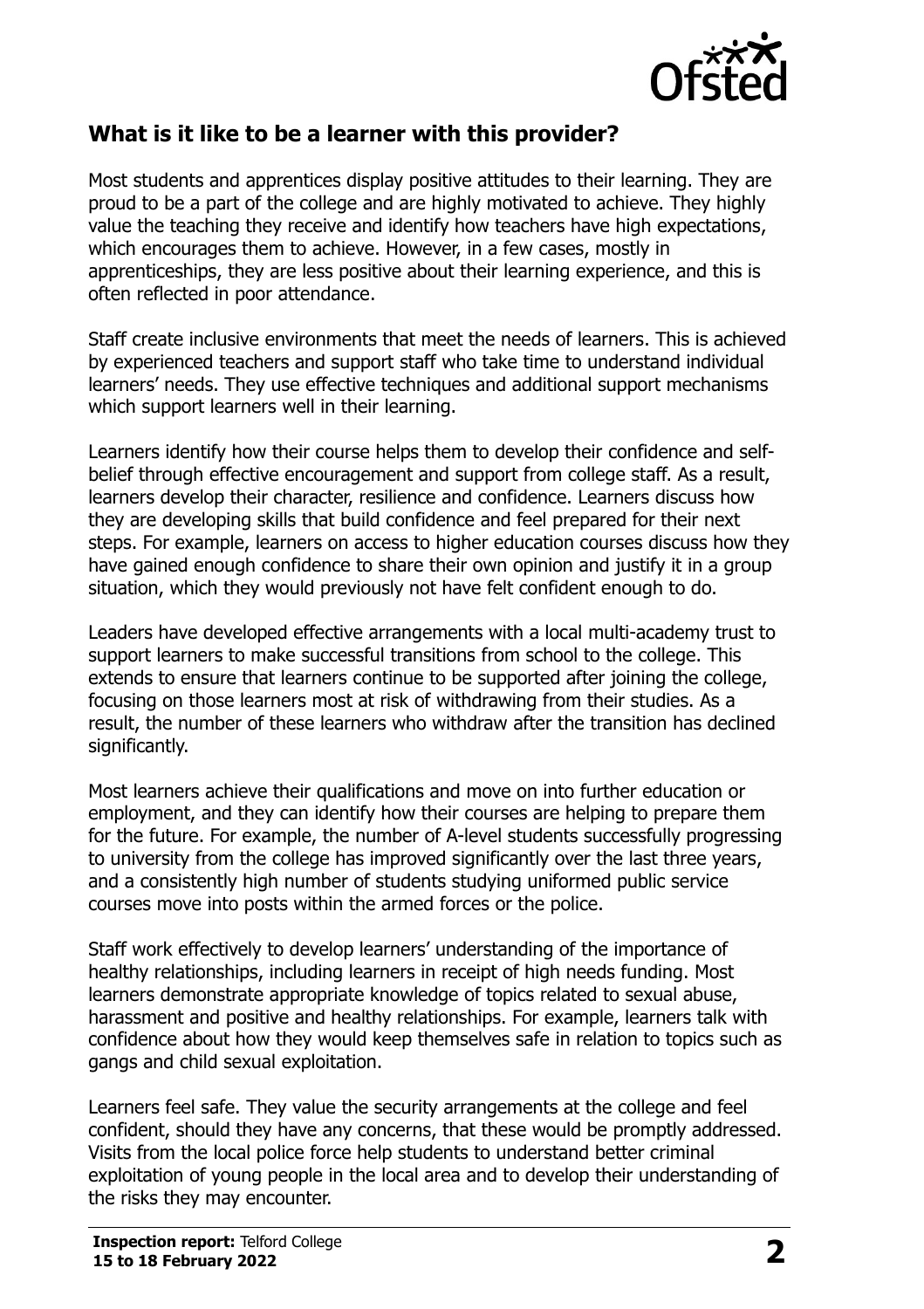

### **What does the provider do well and what does it need to do better?**

Leaders and managers have worked well since the merger to ensure that the curriculum offered by the college, including for learners who have high needs, closely reflects the skills needs of the local, regional and national economies. They work with key stakeholders and employers through 'employer hubs' in areas such as health, digital and engineering to understand the changing skills needs in the local and national context. They use this information well to tailor the curriculum to respond swiftly to these needs. For example, in response to the need for a significant number of lorry drivers post-Brexit, the college offers qualifications and license upgrade opportunities to adult learners who wish to enter the profession through its sector work academy programmes.

Leaders have refocused college priorities effectively to improve the quality of education the college offers. Quality improvement measures have been implemented which reduce the focus on achievement rates and instead focus sharply on teaching designed to enable learners and apprentices to achieve their potential. However, at the time of inspection, leaders' actions had not yet led to sufficient and sustained improvements in all courses. As a result, learners and apprentices on a significant minority of subjects, such as in the level 3 early years educator and level 3 business administration apprenticeships and in the level 2 vehicle maintenance education programme for young people, were not in receipt of high-quality education and training.

Leaders and managers have not focused sharply enough on the quality of education that all apprentices receive. While some programmes have been designed effectively to ensure that apprentices develop significant new knowledge, skills and behaviours over time, such as in level 3 engineering, too many apprentices following other apprenticeship programmes are unclear about the skills they are developing or the progress they are making. Leaders had identified this and, at the time of inspection, were in the process of taking steps to address these issues. However, it is too soon to judge the impact.

Leaders and managers ensure that teachers and support staff benefit from a range of professional development opportunities, including updating their vocational knowledge, enrolling in higher-level study and management development. Staff value these opportunities, and, through regular meetings, they share what they have learned and develop their collective knowledge. As a result, the teaching that learners and apprentices receive is up to date with relevant industry and vocational developments.

For most learners and apprentices, the curriculum they follow is well designed and structured in a logical order to enable them to build new knowledge, skills and behaviours over the course of their study. Leaders and teachers ensure that the curriculum is sufficiently ambitious to provide the appropriate level of challenge to most learners and apprentices to encourage them to do their best. However, in a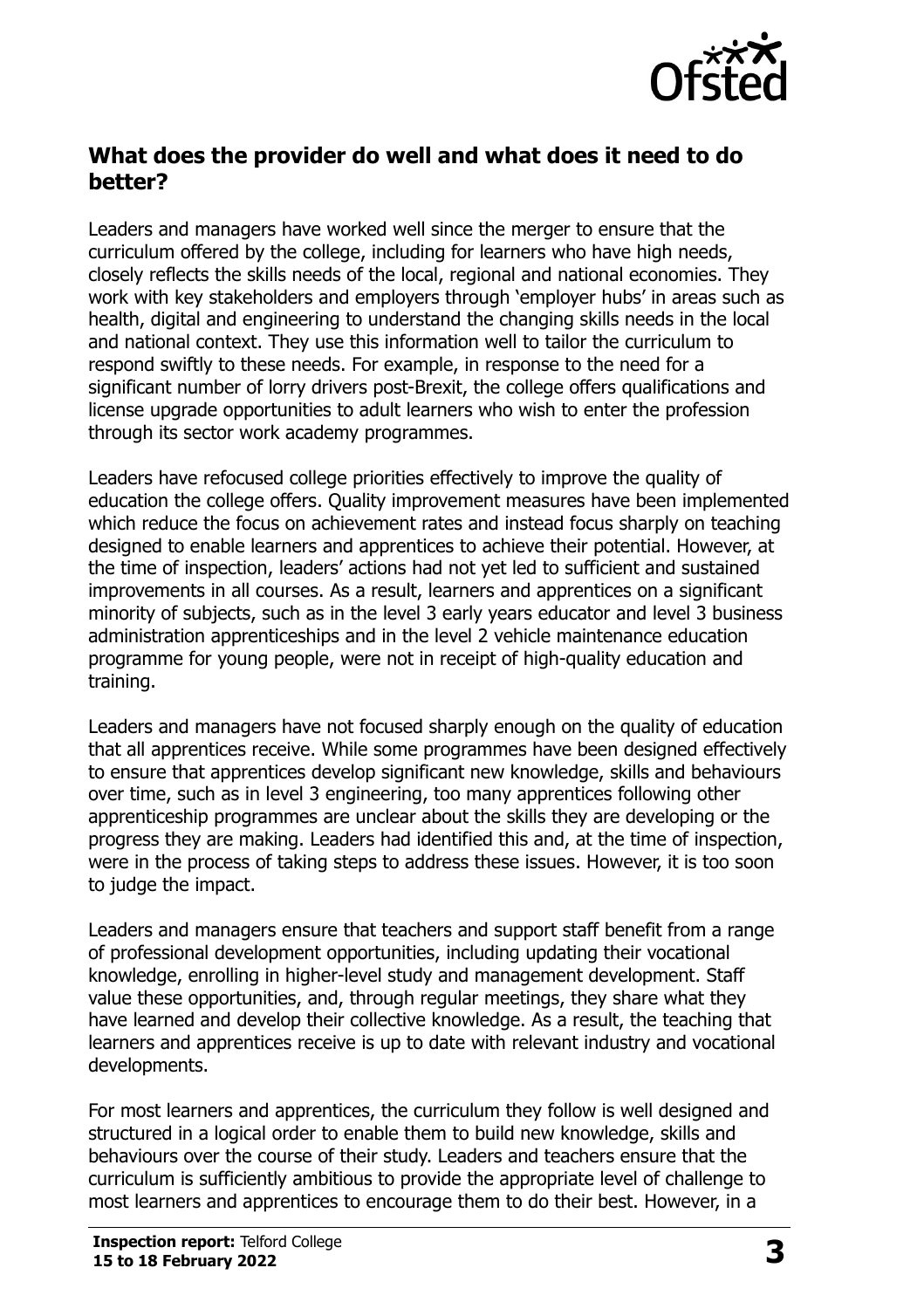

few cases in apprenticeships and education programmes for young people, the work that teachers give to learners is not demanding enough to ensure that learners build knowledge and acquire skills, improving on what they already know and can do. As a result, not all learners and apprentices make the progress throughout their courses of which they are capable.

Senior leaders and governors have worked well to ensure the corporation has the skills to provide appropriate support and challenge to senior leaders. Governors' backgrounds include finance, business, education and chambers of commerce. They use their skills well to support the college in the development of the strategic plan to meet local and national skills needs and to plan the college's next steps. These include the addition of a new site closer to the town centre which will be more accessible for learners from the south of the town. However, reports provided by senior leaders on safeguarding do not provide governors with sufficient information to challenge the college's arrangements.

Teachers ensure that learners and apprentices develop an understanding of complex technical language and encourage them to use this language in their work. For example, learners studying English literature at A level understand and use sophisticated literary critical language appropriately in discussions, demonstrate how to critique a text and are able to use the language of literary analysis appropriately. Learners and apprentices develop valuable subject-specific vocabulary throughout their programmes.

Leaders and managers have ensured that the curriculum for learners who have complex needs who attend the college's specialist centre is well designed and supports learners in developing skills such as identifying large and small objects and telling the time. Teachers carefully design learners' programmes to meet their individual needs, and they benefit from one-to-one support in specialist individual rooms. As a result, learners are prepared well for their next steps, and teachers communicate effectively with social care colleagues to ensure that learners progress to their intended destinations. For example, a number of learners were due to move into a supported shared house and had already made a number of visits to familiarise themselves.

Most teachers identify the knowledge and skills of learners at the start of the course and use this information well to plan learners' programmes and ensure that learners make the progress of which they are capable. For example, in public services, at the start of their programme, students complete a subject-specific project against which teachers assess their level of skill using the qualification specification. Teachers also assess students' physical fitness levels at the start of the programme and reassess the progress that they make at frequent intervals. As a result, teachers provide effective support and challenge to learners, who consequently make good progress from their starting points.

Leaders and managers have not ensured that the college careers programme offers effective advice and guidance to all learners and apprentices consistently well. While many learners receive effective support to help them make decisions on their next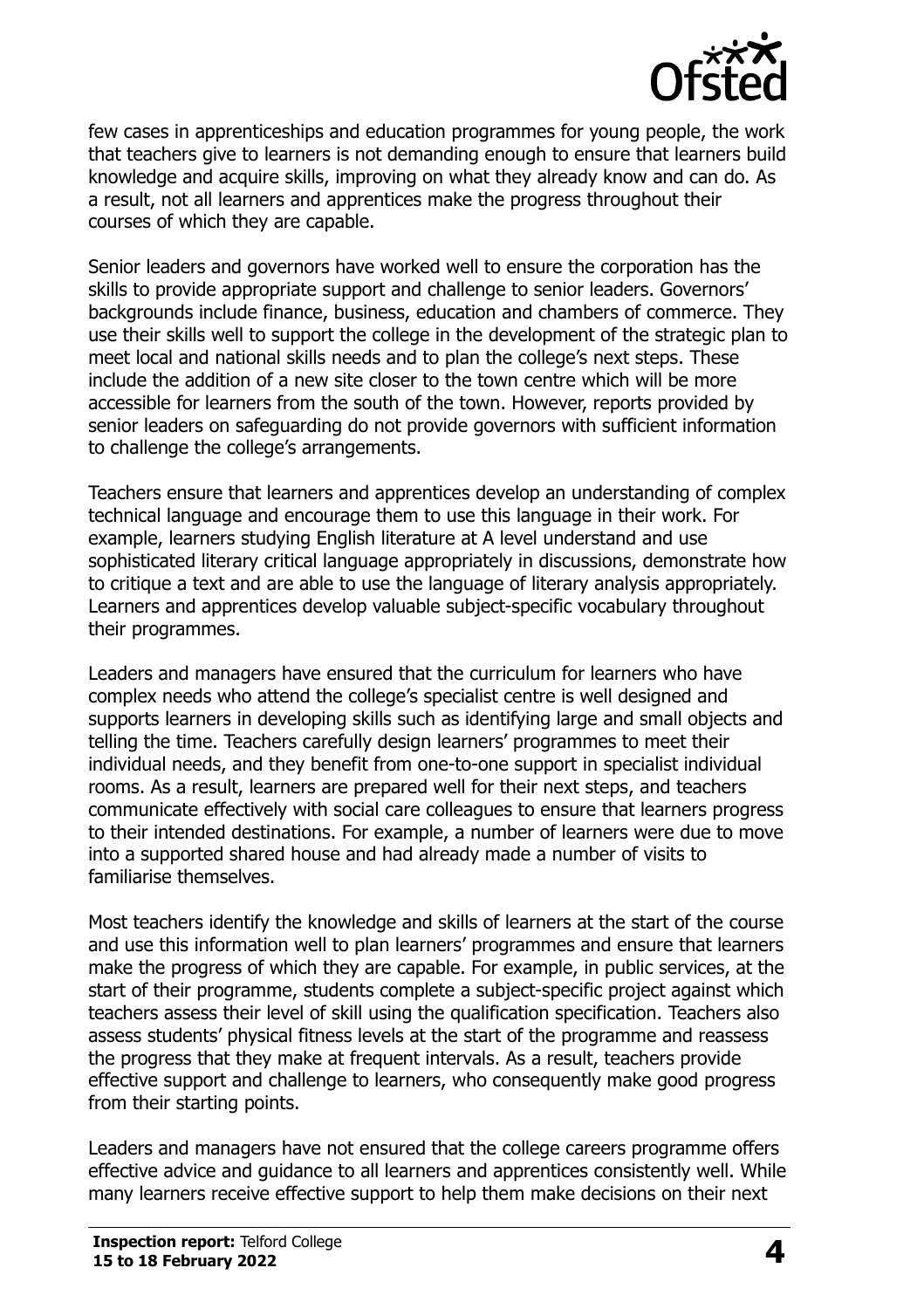

steps such as employment or further study, careers guidance in apprenticeships is not effective in supporting learners to make informed decisions about their future.

Most teachers use assessment well to understand the progress learners are making and, where necessary, to adjust learners' programmes to provide additional support or challenge. In creative media, teachers regularly use assessment methods such as observation of practical tasks, discussion and formal tests. They use the results of these well to adapt the curriculum to challenge students to achieve their best. For example, the most able students work on more complex projects that include advanced editing techniques and design videos to industry standards.

Most teachers use feedback effectively to deepen learners' understanding. As a result, most learners are clear on the improvements they need to make, and their work improves over time. For example, in adult learning programmes, written and oral feedback in the majority of cases is clear and tells learners what they need to do to improve. However, in a few cases, feedback does not always result in sufficiently precise targets. Therefore, it is not clear to learners what actions they need to take.

Attendance across the college is below the expectations of leaders. While attendance is particularly high in subjects such as public services and engineering, it is too low in early years and automotive courses. Leaders and managers have implemented strategies to improve attendance, including progress coaches who work with students to help them to improve their attendance. Teachers also provide booster sessions to help learners who have fallen behind with their studies to catch up. However, while there is evidence to suggest that attendance is slowly improving, this remains below the leaders' targets on too many courses.

Teachers do not always ensure that all learners and apprentices understand topics related to life in modern Britain well enough. Most learners can identify and explain some of the related topics in relation to their learning. For example, business students describe how the rule of law is important in the recruitment process and linked to legislation. However, this is not the case in all elements of the curriculum. Consequently, a small minority of learners cannot confidently articulate their understanding of British values, how the college promotes these and why they are of importance in their everyday lives.

# **Safeguarding**

The arrangements for safeguarding are effective.

Leaders and managers place a high priority on the safety of their learners and apprentices and have put in place appropriate policies for safeguarding. During the inspection, leaders and managers acted swiftly to rectify a small number of issues with the accuracy of policies identified by inspectors.

The designated safeguarding lead (DSL) and deputy DSL have undertaken the training they need to ensure that learners and apprentices receive the appropriate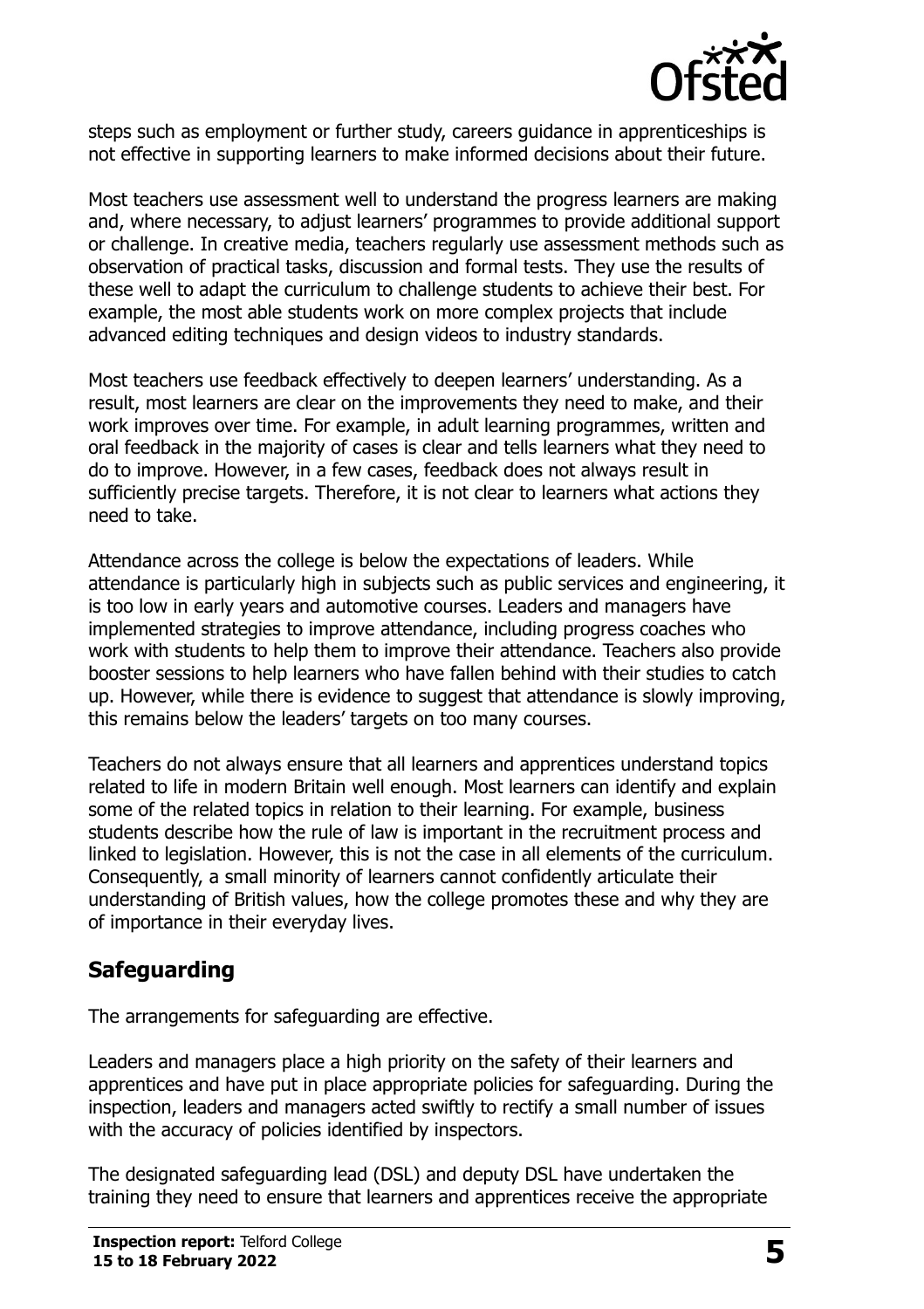

support. Other staff complete annual mandatory training in topics such as the 'Prevent' duty, safeguarding and data protection. However, a few teachers on adult learning programmes have not yet received training on harmful sexual behaviours, sexual health and violence.

Managers and staff have put in place appropriate referral processes for identifying, tracking and monitoring most learners who require support for safeguarding. However, on a few occasions, staff have not yet ensured that incidents are recorded well enough to reflect the decisions made and support provided.

Leaders and managers maintain appropriate records of all employees, contractors, agency staff, governors and volunteers, and they undertake appropriate checks when new staff start at the college. Managers are in the process of updating disclosure records for staff that have worked at the college for a significant period of time and are updating policies to accurately reflect the specified frequency of these checks.

Engineering apprentices develop professional levels of understanding of health and safety in the environments in which they work, such as workshops. They apply this understanding to ensure they keep themselves and colleagues safe, for example in checking and isolating electrical current before working on electrical equipment.

#### **What does the provider need to do to improve?**

- Leaders must ensure that all apprenticeship programmes are designed to ensure that apprentices develop significant new knowledge, skills and behaviours over the course of their programmes and that their learning is linked well with their role in the workplace.
- Leaders must ensure the work that all learners and apprentices are given to complete is sufficiently demanding to provide them with the opportunity to achieve their best.
- Leaders must ensure that governors receive appropriately robust information on all incidents related to safeguarding to allow them to hold leaders to account effectively.
- Leaders must ensure that all learners' and apprentices' understanding of topics related to life in modern Britain is well developed and that they know how to protect themselves from extremist activity.
- Leaders must focus on tackling the below-target attendance across the college, with a sharp focus on the minority of courses where attendance is particularly low.
- Leaders must ensure that all learners and apprentices receive useful information on the potential careers available to them upon completion of their course to enable them to make an informed decision about their next steps.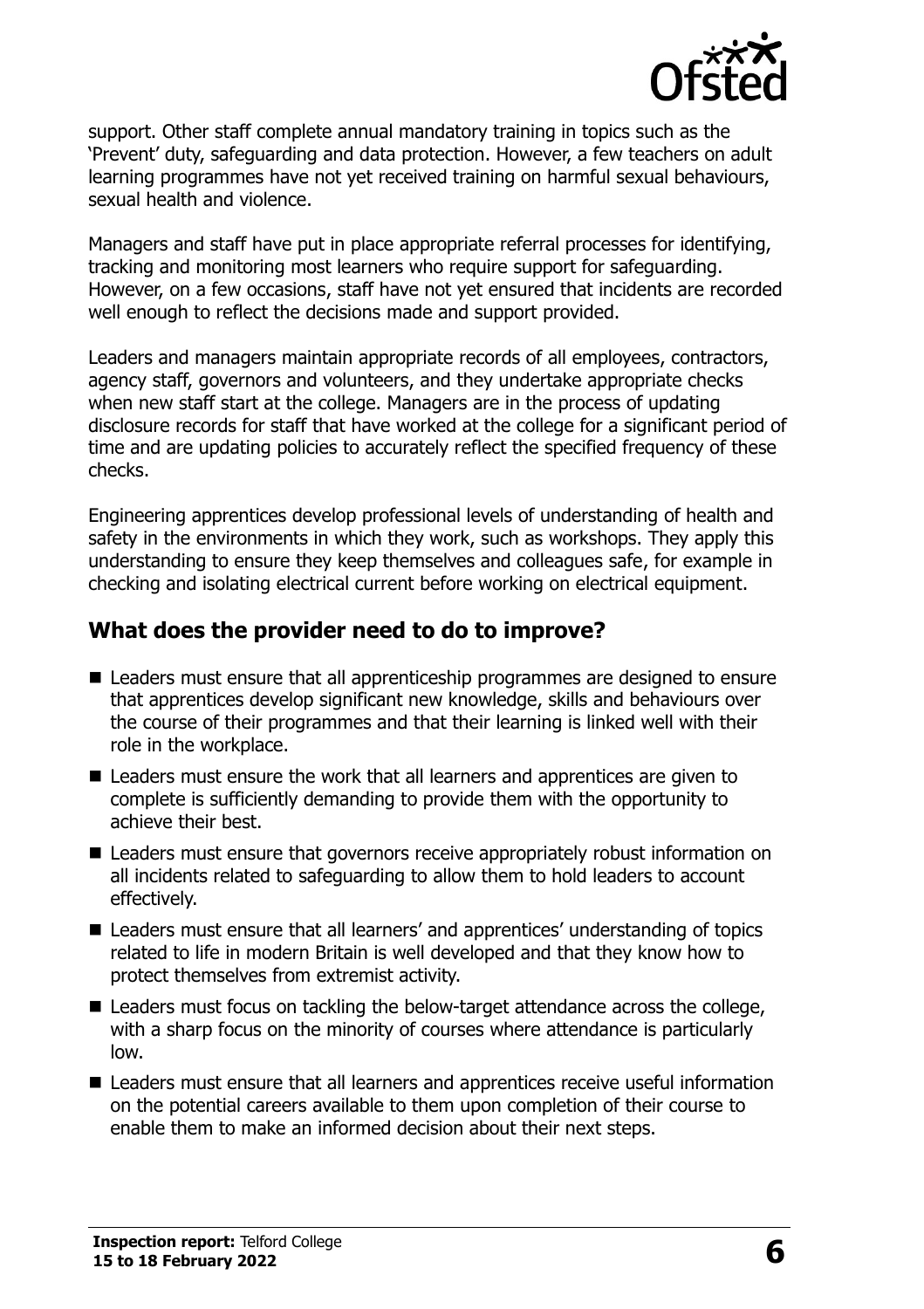

| Unique reference number     | 130796                               |
|-----------------------------|--------------------------------------|
| <b>Address</b>              | Haybridge Road                       |
|                             | Wellington                           |
|                             | <b>Telford</b>                       |
|                             | Shropshire                           |
|                             | <b>TF1 2NP</b>                       |
| <b>Contact number</b>       | 01952642200                          |
| Website                     | www.telfordcollege.ac.uk             |
| <b>Principal</b>            | <b>Graham Guest</b>                  |
| <b>Provider type</b>        | General further education college    |
| Date of previous inspection | Not previously inspected             |
| <b>Main subcontractors</b>  | <b>Mercury Training Services Ltd</b> |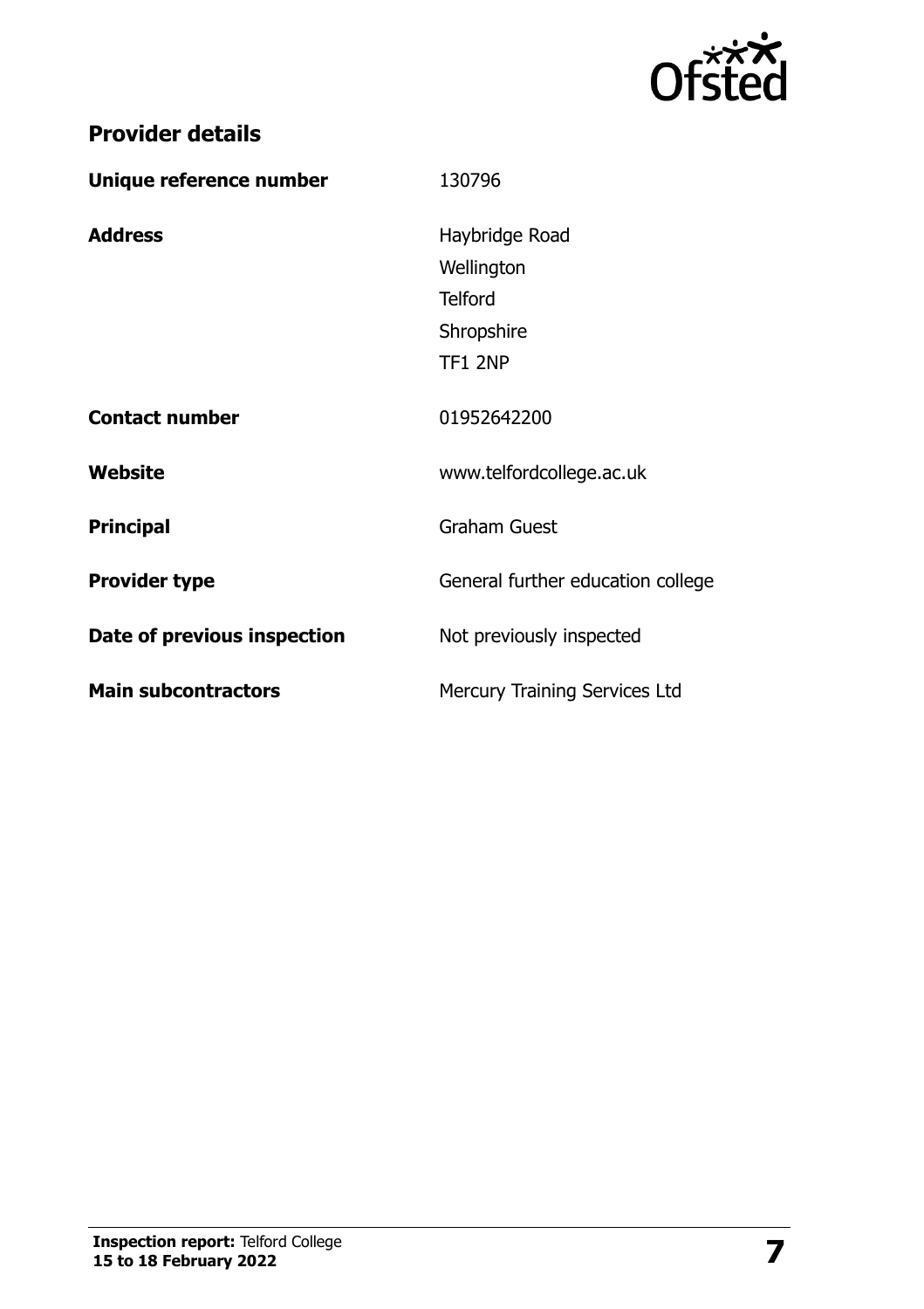

## **Information about this inspection**

The inspection team was assisted by the deputy principal, as nominee. Inspectors took account of the provider's most recent self-assessment report and development plans, and the previous inspection report. The inspection was carried out using the [further education and skills inspection handbook](http://www.gov.uk/government/publications/further-education-and-skills-inspection-handbook-eif) and took into account all relevant provision at the provider. Inspectors collected a wide range of evidence to inform judgements, including visiting learning sessions, scrutinising learners' work, seeking the views of learners, staff and other stakeholders, and examining the provider's documentation and records.

#### **Inspection team**

Stuart Collett, lead inspector **Her Majesty's Inspector** Andrea Dill-Russell **Her Majesty's Inspector** Claire Beaman Claire Beaman Claire Beaman Susan Hadfield **Contact Susan Hadfield Contact Susan Hadfield** Maggie Fobister **Calculation** Ofsted Inspector Susan Gay **Susan Gay Contract Contract Contract Contract Contract Contract Contract Contract Contract Contract Contract Contract Contract Contract Contract Contract Contract Contract Contract Contract Contract Contract Con** Mark Parton **Mark Parton Her Majesty's Inspector** Louise Tipping **Contact Contact Contact Contact Contact Contact Contact Contact Contact Contact Contact Contact Contact Contact Contact Contact Contact Contact Contact Contact Contact Contact Contact Contact Contact Contac** Matt Hann **Matt Hann** Her Majesty's Inspector Julia Stevens Ofsted Inspector Sharon Dowling **Her Majesty's Inspector**